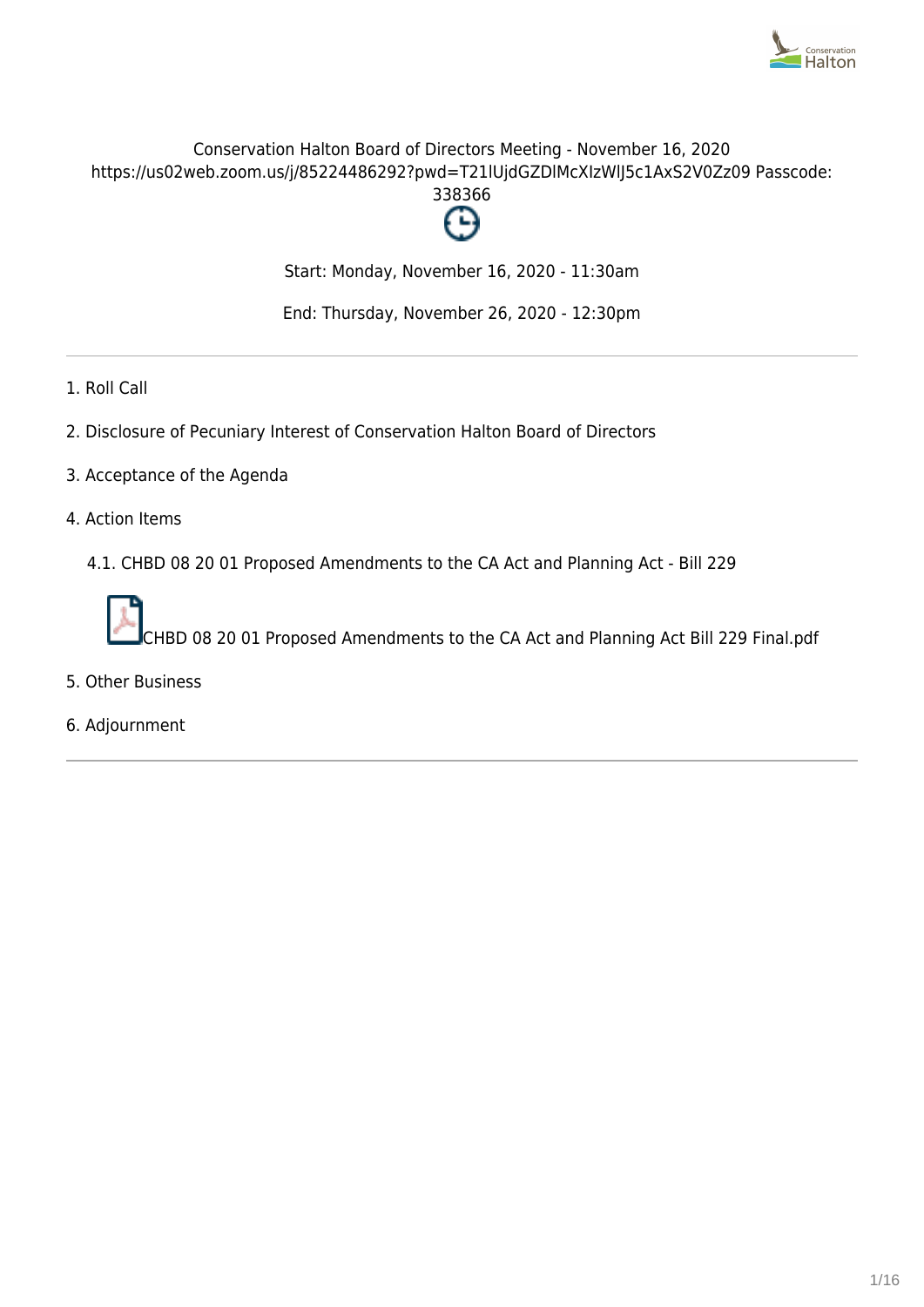



| <b>SUBJECT:</b>     | Proposed Amendments to the CA Act and Planning Act - Bill 229 |
|---------------------|---------------------------------------------------------------|
| <b>DATE:</b>        | Monday, November 16, 2020                                     |
| <b>FROM:</b>        | Hassaan Basit, President & CEO                                |
| <b>REPORT NO: #</b> | CHBD 08 20 01                                                 |
| <b>REPORT TO:</b>   | <b>Conservation Halton Board of Directors</b>                 |

#### **Recommendation**

WHEREAS the Province has introduced Bill 229, Protect, Support and Recover from COVID 19 Act - Schedule 6 – Conservation Authorities Act; and

WHEREAS Bill 229 introduces changes and new sections that could remove and/or significantly hinder conservation authorities' participation in and support of local planning appeal processes and their ability to protect development from natural hazards; and

WHEREAS conservation authorities protect residents, property, and local natural resources on a watershed basis by regulating development under the Conservation Authorities Act, ensuring compliance with the Regulations and engaging in reviews of applications submitted under the Planning Act; and

WHEREAS the changes allow the Minister to make decisions without consideration of local conditions, the Conservation Authority Board approved policies, watershed data and technical expertise; and

WHEREAS the Legislation suggests that the Minister will have the ability to establish standards and requirements for non-mandatory programs which are negotiated between the conservation authorities and municipalities to meet local watershed needs; and

WHEREAS CH and municipalities require a longer transition time to put in place new budgets as well as agreements for non-mandatory programs; and

WHEREAS the appointment of municipal representatives on CA Boards should be a municipal decision; and the Chair and Vice Chair of the CA Board should be duly elected; and

WHEREAS the changes to the 'Duty of Members' contradicts the fiduciary duty of a CA board member to represent the best interests of the conservation authority and its responsibility to the watershed; and

WHEREAS conservation authorities have already aligned approaches through Memorandums of Understanding with local watershed municipalities to reduce delays, avoid duplication and improve service delivery for all clients; and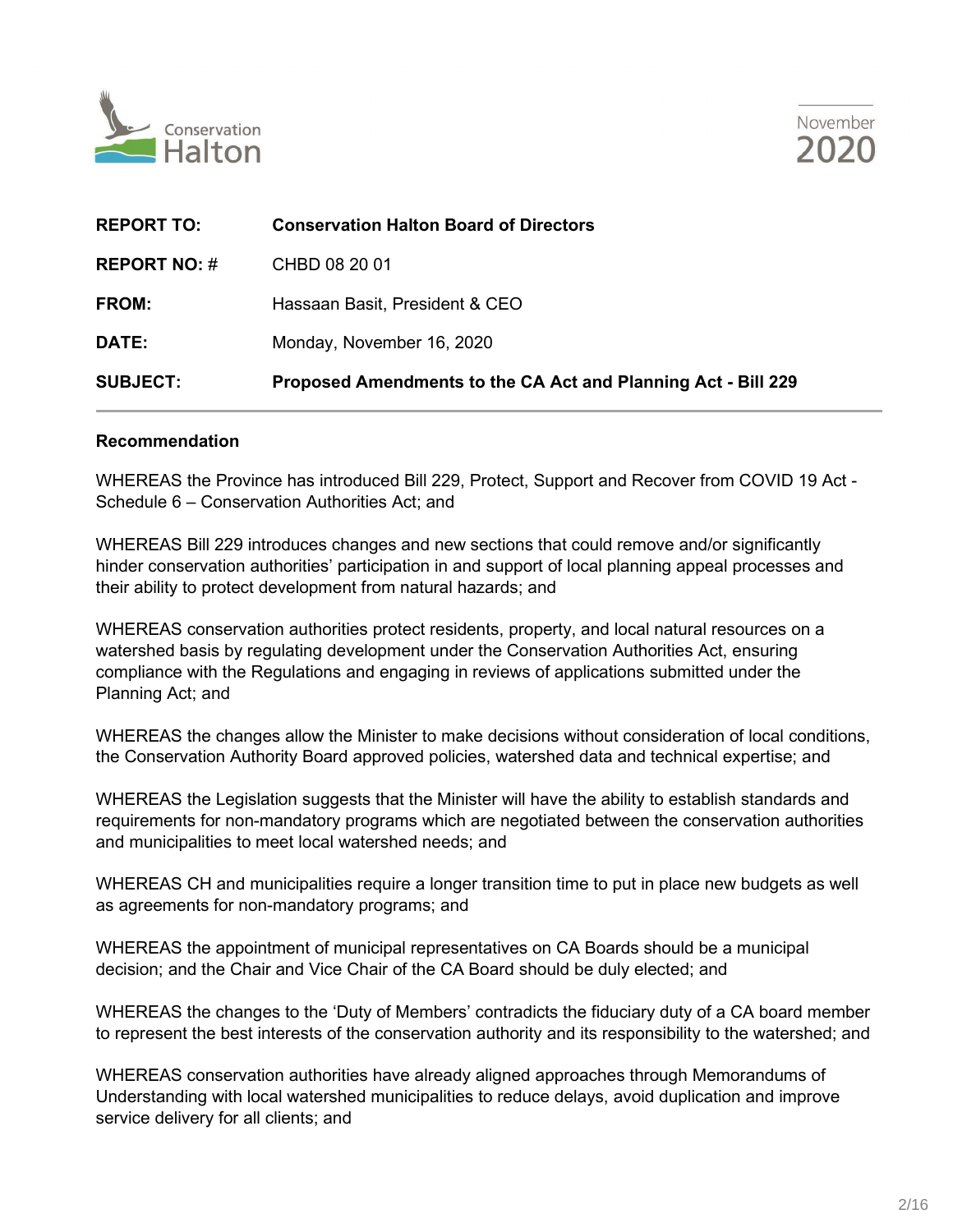



WHEREAS changes to the legislation will create more red tape and costs for the conservation authorities, and their municipal partners, and cause delays in the development approval process; and

WHEREAS the province has made changes to the legislation that will limit the ability of CH to ensure compliance with the Act and our policies by not including stop work orders and modifying powers to enter property potentially resulting in more legal action; and

WHEREAS all watershed residents and municipalities value and rely on the parks, greenspaces and water resources within our jurisdiction for their health and well-being as well as CH's work to prevent and manage the impacts of flooding and other natural hazards and to ensure safe drinking water;

# THEREFORE, BE IT RESOLVED

THAT the Conservation Halton Board of Directors **direct the Chair of Conservation Halton Board of Directors to convey the concerns and recommendations outlined in this report through a letter to The Premier of Ontario and the Ministers of Environment, Conservation and Parks, Natural Resources and Forestry, and Municipal Affairs and Housing.**

#### And

THAT the Conservation Halton Board of Directors **direct the CEO to provide a copy of this report and letter to all watershed municipalities, MPPs, MPs and other public sector stakeholders.**

# **Executive Summary**

On April 5th, 2019 the Ministry of Environment, Conservation and Parks (MECP) posted proposals to amend the Conservation Authorities Act (CA Act) with the intent to help conservation authorities (CA) focus and deliver on their core mandate and to improve governance. The details about many of those changes was left to subsequent regulations. CH prepared submissions on the changes to the Act but it was passed in June 2019 under Bill 108 with little consultation or consideration for suggested modifications.

Since then, individual briefings with CAs were held with Minister's staff, ministry staff and local MPPs (October-November 2019), and general consultations on CAs with stakeholders were held in the winter of 2020. The results of those consultations have not been made public. CH also provided comments on the questions being posed by the ministry at these consultation sessions.

The details of many of the changes in Bill 108 were left to forthcoming regulations. Despite efforts by Conservation Ontario and individual CAs, MECP has not been willing to engage on the content of regulations.

On November 5th, 2020, the province released their budget Bill 229; Protect, Support and Recover from COVID-19 Act (Budget Measures), 2020. Bill 229 includes amendments to 44 Acts, including Schedule 6, the Conservation Authorities Act. These new amendments are described in the Environmental Registry (ERO) posting "to improve transparency and consistency in conservation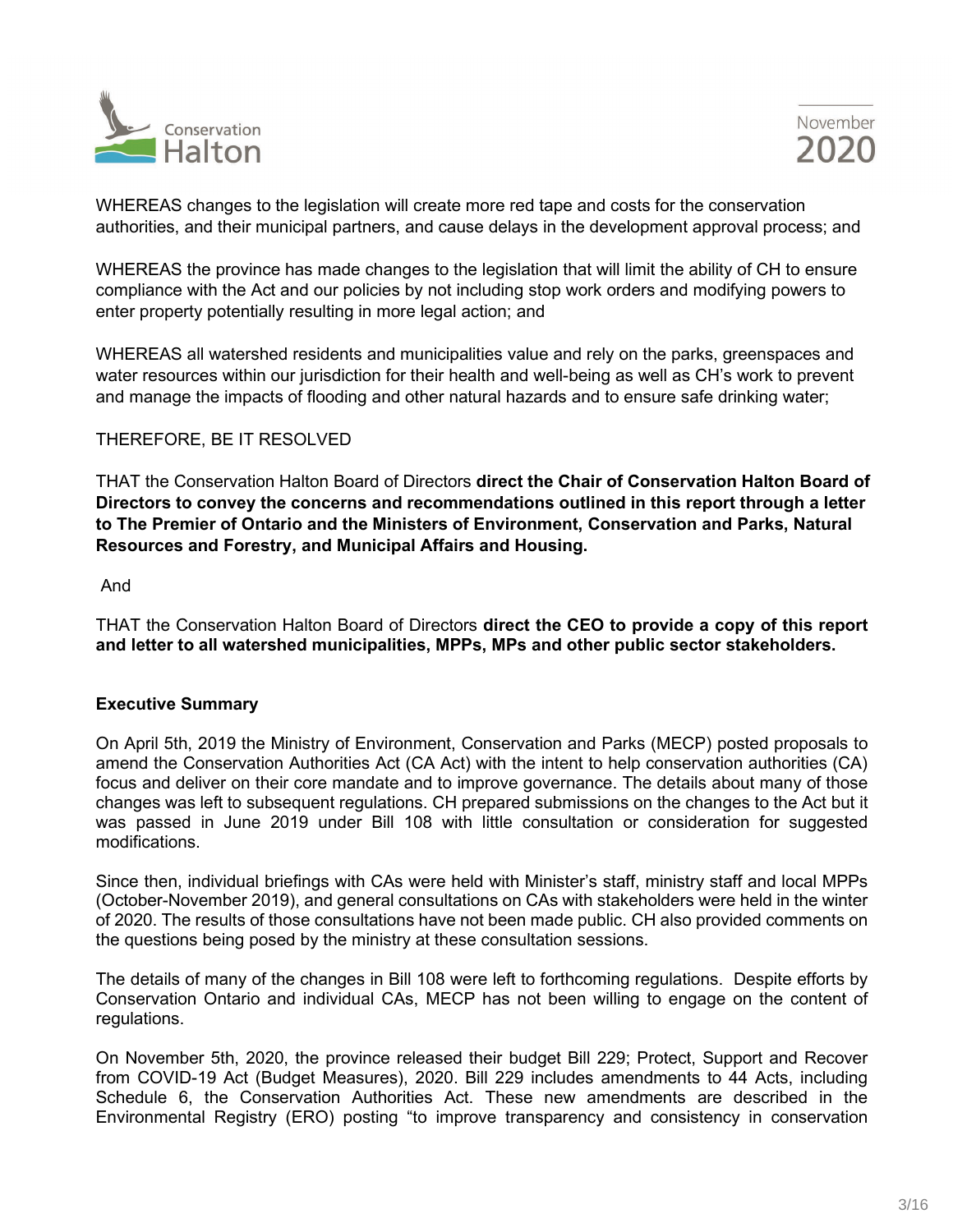



authority operations, strengthen municipal and provincial oversight and streamline conservation authority roles in permitting and land use planning".

While previously proposed changes to the act have been posted to the ERO for a period of public comment, these new changes are posted on the ERO for "information only using Section 33 of the Environmental Bill of Rights, 1993 (EBR) which exempts proposals from the public consultation requirements under the EBR if the proposal forms part of or gives effect to a budget or economic statement presented to the Legislative Assembly". Nevertheless, the province is expected to conduct some direct consultations with stakeholders between now and November 23rd. The legislature is due to rise on December 10th and therefore Bill 229 is expected to be passed in the next few weeks.

# **Report**

The proposed changes to the CA Act with comments on the effect of the change were provided by Conservation Ontario and are attached as **Appendix 1**. The changes can be categorized as:

- 1. Board Governance
- 2. Objects, Powers and Duties
- 3. Permitting
- 4. Land Use Planning
- 5. Enforcement
- 6. Other

Key changes to the act under each of these categories is discussed below.

# **1. Board Governance**

#### Key Changes

- a. 14(1.1) Mandate that the municipal councillors appointed by a municipality as members of a conservation authority be selected from that municipality's own councillors only
- b. Replace the current discretion to set other "such additional requirements regarding the composition of the authority and the qualification of members" in a regulation (CA Act, s14(4)) with the discretion of the Minister to appoint a member "as a representative of the agricultural sector" (new CA Act provision 14(4))
- c. Replace the currently unproclaimed duty of members to "act honestly and in good faith with a view to furthering the objects of the authority" (CA Act, s14.1) to require that members "act honestly and in good faith" and that, particularly, members appointed by participating municipalities, "generally act on behalf of their respective municipalities" (new CA Act provision 14.1)
- d. Limit the term of the Chair and Vice Chair of the Board of Directors to one year and to no more than two consecutive terms, and require the Chair and Vice Chair to rotate every two years between different municipalities (new CA Act provision 17(1.1))

#### Implications:

CH remains supportive of any changes made to enhance the transparency and accountability of CAs. This reflects the current practice and level of service that CH already provides to our member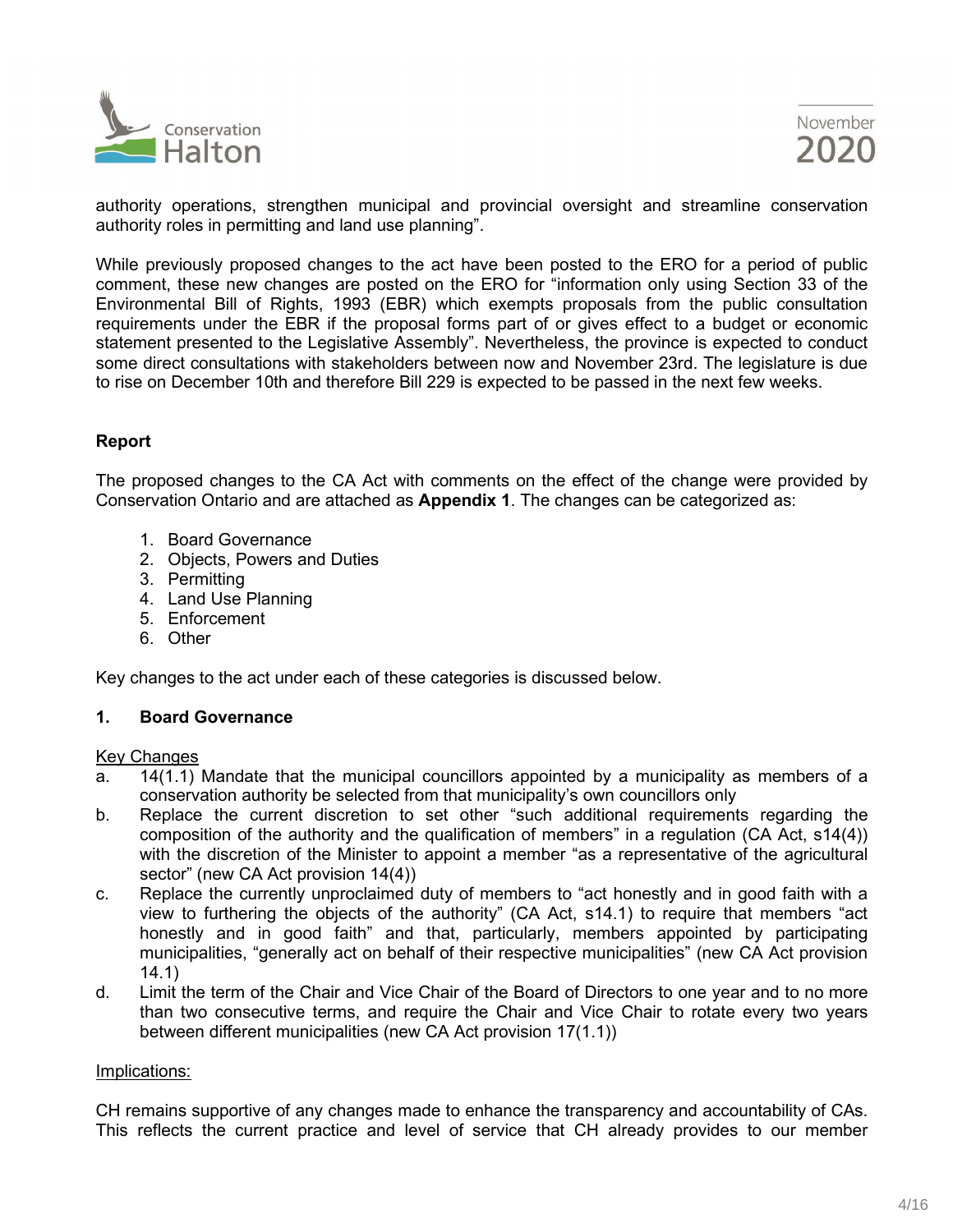

municipalities, partners, customers and the public. There are several amendments that require posting of documents, board agendas and minutes, financial audits and standard accounting practices that are already undertaken at CH. We agree with those requirements.

The direction in clause 14.1 that members generally act on behalf of their respective municipalities is concerning. Good governance dictates that the Board acts on behalf of the organization and in the public interest. The standards of care for directors are set out under the Business Corporations Act:

"Every director and officer of a corporation in exercising his or her powers and discharging his or her duties to the corporation shall, (a) act honestly and in good faith with a view to the best interests of the corporation….; and (b) exercise the care, diligence and skill that a reasonably prudent person would exercise in comparable circumstances".

This change is contrary to the fiduciary responsibilities of a corporate body and undermines the stated purpose of conservation authorities to address conservation matters which transcend municipal boundaries.

Further, the Auditor General of Ontario recommended in their report on the Niagara Peninsula Conservation Authority that "to ensure effective oversight of conservation authorities" activities through boards of directors, we recommend that the Ministry of the Environment, Conservation and Parks clarify board members' accountability to the conservation authority" to which the ministry response was in agreement.

# Recommendations:

i. Repeal the amendment to Section 14.1 "Duty of Members".

# **2. Objects, Powers and Duties**

# Key Changes:

- a. Narrows the objects of a conservation authority from providing "programs and services designed to further the conservation, restoration, development and management of natural resources other than gas, oil, coal and minerals" (CA Act, s20(1)) to only one of three categories: (i) mandatory programs and services, (ii) municipal programs and services, and (iii) other programs and services (new CA Act provision 20(1))
- b. There are a number of proposed clauses that enable the Minister to make regulations that would prescribe standards and requirements for Municipal Programs and Services (i.e., service agreement between Municipality and CA) and Other Programs and Services (i.e., those determined by the Board and which, if funded by municipal levy, would require all municipalities' agreement).

# Implications:

The modifications to the objects should not materially change the way CH operates. However, since the regulations which detail the nature and scope of the mandatory programs and services have not yet been provided, we are unable to assess the real implications. Programs that enable CH to study the watershed, provide watershed planning, carry out restoration activities and deliver education programs may become unviable if each watershed municipality independently decides to periodically opt in/out.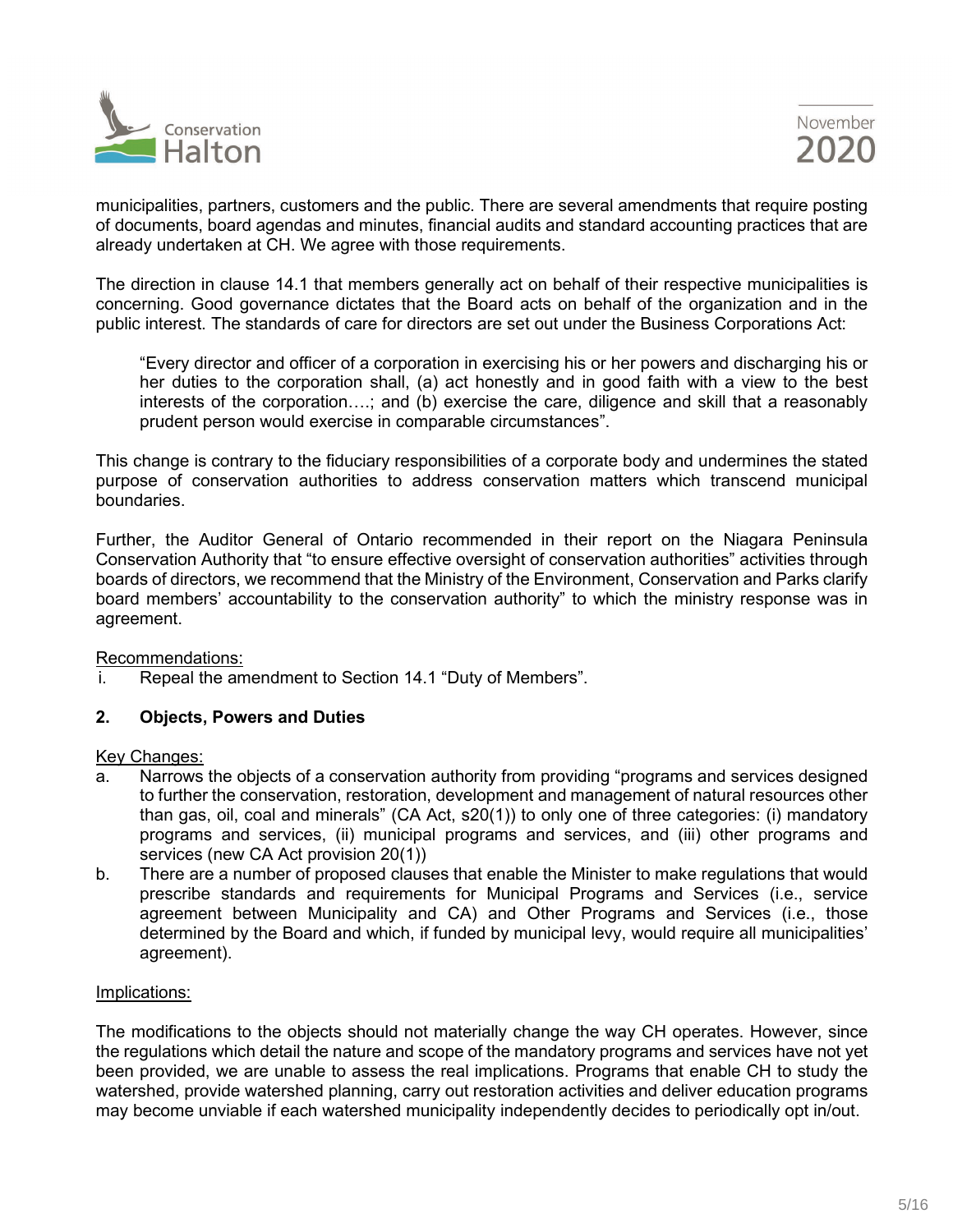



The proposed clause that allows the minister to dictate the standards and requirements for municipal or other programs and services agreed upon through service level agreements (non-mandatory programs) should be removed. Terms for these programs are already developed with watershed municipalities and funding is negotiated annually through the budget process. CH has also been working on prescribing service standards and outcomes for each of these programs to ensure that such programs continue to evolve and offer good value and deliver critical science and insights to our partners. There is no provincial funding or support in these categories, although various provincial ministries seek data and reports from CH to further their mandates. This additional level of bureaucracy and oversight is unnecessary and duplicates effort.

Recommendations:

i. Repeal/amend all clauses and amendments relating to the ability for the Minister to prescribe standards and requirements for non-mandatory programs.

# **3. Permitting**

#### Key Changes:

- a. Authorizes the Minister of Natural Resources and Forestry to issue an order to take over and decide an application for a permit under section 28 of the Conservation Authorities Act in place of the conservation authority (i.e., before the conservation authority has made a decision on the application).
- b. Allows an applicant, within 15 days of a conservation authority issuing a permit with conditions or denying a permit, to request the minister to review the conservation authority's decision and allows the applicant to appeal directly to LPAT where the minister fails to make a decision within 30 days
- c. Where the minister has taken over a permit application or is reviewing a permit decision by a conservation authority, allows an applicant to appeal directly to LPAT where the minister fails to make a decision within 90 days.
- d. In addition to the provision to seek a minister's review, provide the applicant with the ability to appeal a permit decision to LPAT within 90 days after the conservation authority has made a decision.
- e. Allows an applicant, within 120 days of a conservation authority receiving a permit application, to appeal to the LPAT if no decisions by the conservation authority has been made.

# Implications:

Changes under section 28 will jeopardize public safety and environmental protections. The changes will limit a CA's ability to undertake non-partisan, transparent, and technically sound decision making and will allow individuals to circumvent the technical CA permitting process. The changes will result in more red tape, delays in approvals, increased legal costs and more litigious processes.

If the Minister issues an order to take over and decide on a permit application, or the application is decided in front the LPAT, it is unclear how the application will be evaluated. Decisions would be made without regard for local conditions, watershed context, or CA Board of Directors' approved regulatory policies. The proposed process lacks transparency. Without the non-partisan and technical expertise of CAs (i.e., water resources engineering, environmental planning and ecological expertise), or in the absence of a complete, technically sound permit submission for a development proposal, it is unclear how risks to life, property or the environment will be evaluated. If the Minister issues a permit before a CA has decided on a file, the process risk losing all transparency and becoming politicized. Decisions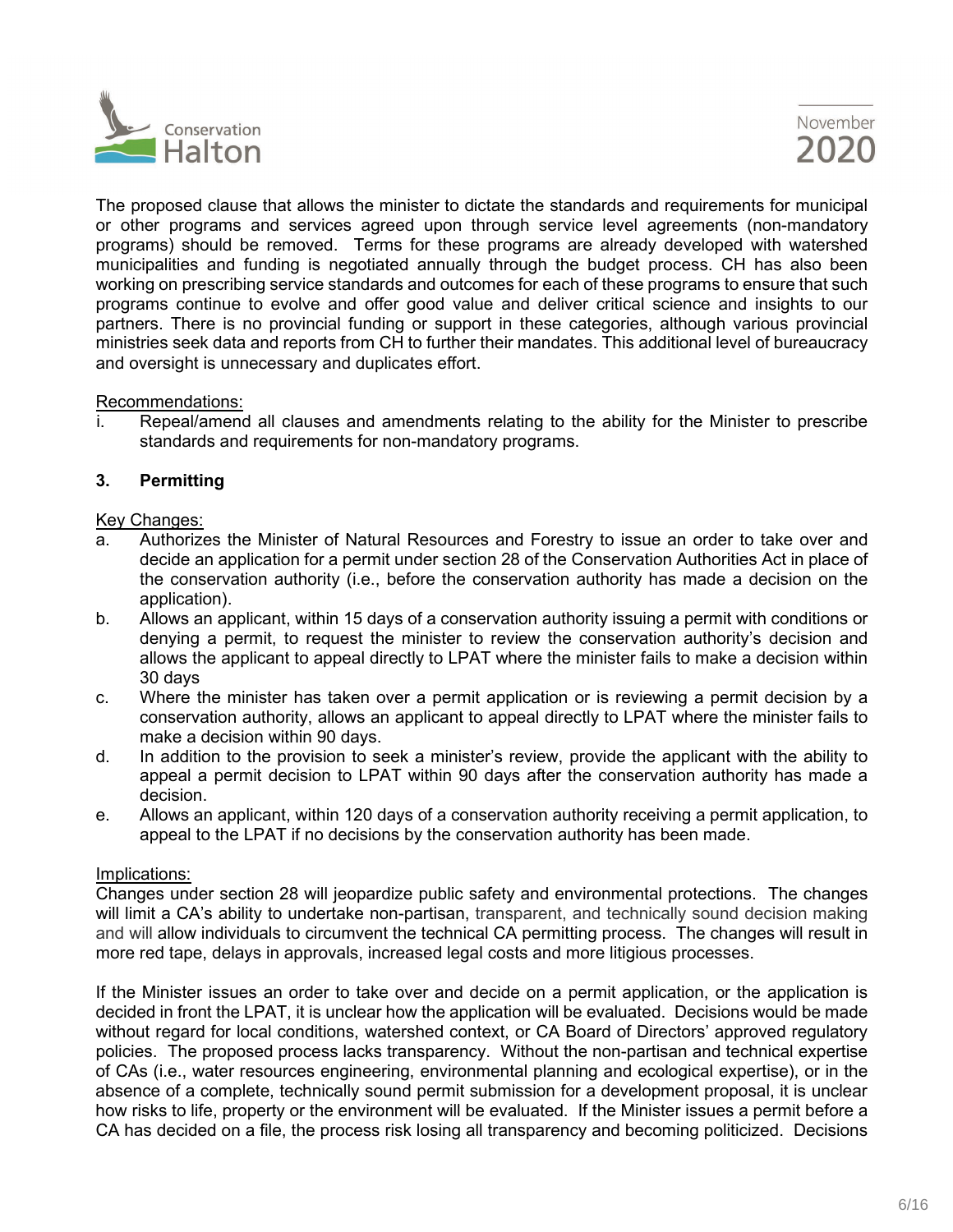

will lack consistency with CA policies and procedures and may result in precedent-setting decisions, cumulative impacts, risk to public safety and property damage and lead to future management challenges.

The proposed 120-day timeline for a CA to make a decision does not acknowledge the efforts that CAs have made to find efficiencies and streamline their permit review processes. In 2019, CH issued 95% of minor permits and 98% of major permits within 30 days and 90 days respectively. The proposed timeframe also fails to recognize the 'Client Service Standards for Conservation Authority Plan and Permit Review' that was adopted CA-wide and developed by CO and CAs in collaboration with the province, AMO, landowners groups and the building industry. This document establishes industry standards and procedures to ensure that the CA plan and permit review processes are transparent, predictable and fair.

The CA decision timeframe is also problematic in that it oversimplifies the permitting process and there is no ability for a CA to "stop the clock" when an application is in the applicant's hands. This typically happens when insufficient technical information or rationale is provided by applicants or additional technical information is required to enable adequate analysis by staff to determine if Board-approved policies are being met, and a decision can be rendered. Applicants can intentionally "run down the clock" and put the decision-making power in the hands of the Minister or LPAT. If legislative timelines are to be imposed, CAs must have the ability to "stop the clock" to better reflect actual time that an application is in for CA review. CH has been openly publishing service standards for the past four years and meets regularly with developer groups and municipalities to ensure our fees, process and service standards are transparent and consistent.

Finally, the proposed changes will result in increased legal costs and these costs will be borne by taxpayers, municipalities (municipal levy), and/or all permit applicants. Instead of spending time processing permit applications, more CA staff time would go to preparing for and attending unnecessary LPAT hearings and will lead to a more burdensome, litigious and adversarial process. We feel these changes will undo all the hard work we have done over the past four years. Service delivery will suffer.

Individuals have been able to access the Mining and Lands Tribunal to adjudicate decisions of the conservation authority at no cost to them, unless they chose to provide support for their application with technical experts and/or legal counsel. The LPAT has a filing fee which may exceed the cost of the permit for individuals. While the development community may be familiar with LPAT, the Mining and Lands Tribunal has the history and experience in adjudicating *Conservation Authorities Act* cases. One can expect delays at LPAT and potentially decisions that are inconsistently determined and applied.

# Recommendations:

- i. Repeal/amend all clauses and amendments that would authorize the Minister review permits, make permit decisions or suspend conservation authorities' abilities to issue permits.
- ii. Replace appeal timelines with a requirement for CAs to develop standards and procedures for permit and plan review, including permit issuance timelines, to be approved by their Board.
- iii. Alternatively, amend to specify in the legislation that the appeal for a non-decision after 120 days can only be made when the conservation authority has deemed the application to be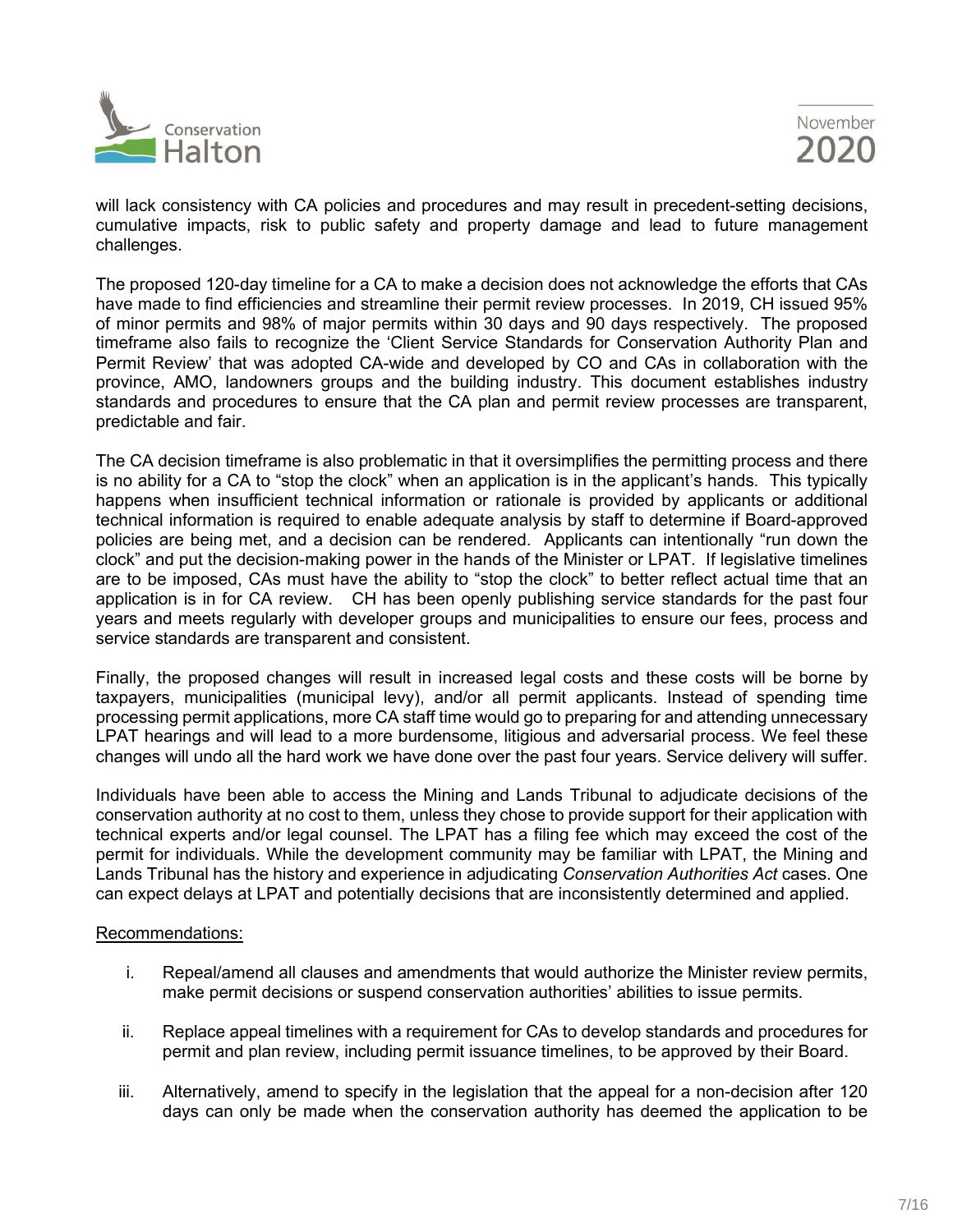



complete (similar to provisions contained within the Planning Act) and that there is an ability to "stop the clock" when an application is not in the hands of the CA.

iv. Amend to retain Mining and Lands Tribunal as the appeal body.

# **4. Land Use Planning**

#### Key Changes:

a. The Schedule also proposes an amendment to the Planning *Act* to remove conservation authorities as public bodies by adding them to subsection 1 (2) of the *Planning Act*. This amendment, if passed, would make conservation authorities part of the Province's one window planning approach with no right to appeal municipal planning decisions or be party to an LPAT hearing.

#### Implications:

Changes to section 2(1) of the Planning Act specifically remove conservation authorities as public bodies under the Act. By doing so, our ability to appeal municipal planning decisions or to be a party to a planning appeal is lost and we will no longer be able to participate in negotiated settlements. This could result in planning decisions that fail to consider hazard risks and for which CA permits cannot be approved. Planning approvals should only be issued for development that can be permitted under CA regulations.

If CAs are unable to appeal land use decisions that conflict with Section 3.1 of the Provincial Policy Statement (PPS) or do not comply with CA regulatory policies, the Province and municipalities would be responsible for ensuring that people and property are protected from natural hazards. This tool is a necessary but seldom used tool in our toolbox. When necessary, CH attends LPAT hearings to ensure that policies and development conditions are imposed to reduce flood risks and to ensure mitigation and setbacks are in place to address other natural hazards such as erosion hazards or along the Lake Ontario shoreline. Extreme weather events and changing climate increase the importance of our role in the planning process.

The 2019 Provincial Flood Advisor's report noted the important role that CAs play in the land use planning process. The main legislative tools used to manage flood risk, the report states, include the *Planning Act* together with the PPS and the *Conservation Authorities Act*. As a result of the Flood Advisor's recommendations, the 2020 PPS was revised to state that mitigating natural hazard risks, including those associated with climate change, will require the province, planning authorities, and conservation authorities to work together. Similarly, the Made in Ontario Environment Plan asserts that within the context of environmental planning, conservation authorities' core mandate is protection from natural hazards and conserving natural resources.

This change may also remove our right to appeal planning decisions as a landowner. This is of significant concern as CH owns and manages over 10,000 acres of land for habitat protection, community recreation and flood hazard management.

Furthermore, in certain circumstances, should an LPAT decision be contrary to conservation authority regulations and policies, and a subsequent permit application is denied by the conservation authority, a second appeal to LPAT is possible, exposing LPAT members to potential conflict of interest concerns.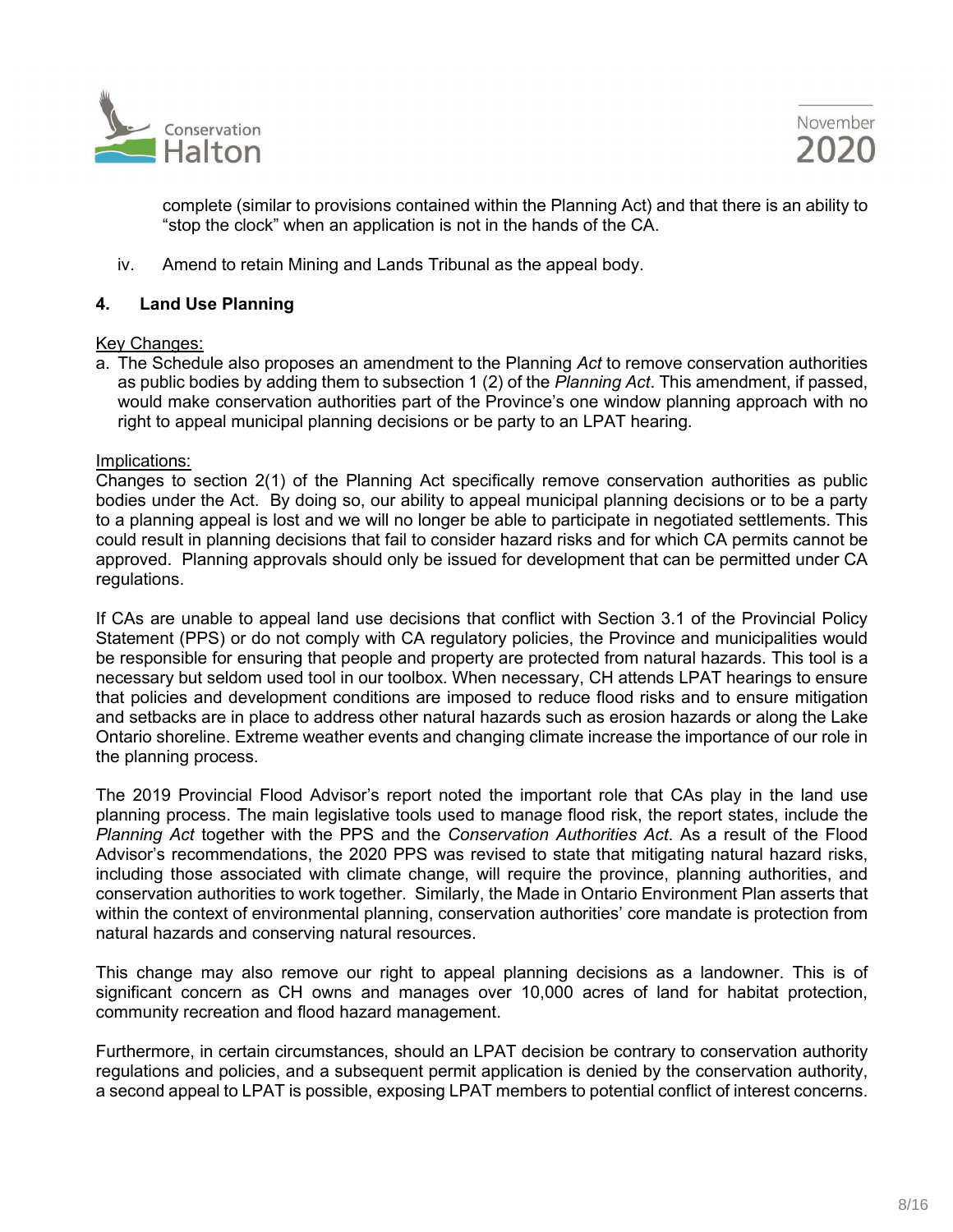



#### Recommendation:

- i. Repeal proposed change to Planning Act or limit a CA's ability to appeal planning decisions to those related to natural hazards.
- ii. Clarify intent of Planning Act changes with respect to CAs as a landowner.

# **5. Regulatory Enforcement**

#### Key Changes:

- a. Eliminated the (not yet proclaimed) powers for officers appointed by conservation authorities to issue stop orders (CA Act provision 30.4)
- b. Clarified conditions for officers appointed by conservation authorities to enter lands without a warrant for the purposes of:
	- determining whether to issue a permit (amendment to unproclaimed CA Act provision 30.2(1))
	- ensuring compliance with the prohibitions, regulations, or permit conditions, only when the officer has "reasonable grounds to believe that a contravention" (new CA Act provision 30.2(1.1)).

# Implications of Changes:

Changes to section 30.4 of the Conservation Authorities Act removes the power of CAs to issue stop orders to persons carrying out activities that could contravene or are contravening the Act. This tool was recently added to the legislation (2019), after years of debate, to enable CAs to immediately stop activities which could cause high risk to life and property and environmental damage and allow time for a negotiated resolution of the matter. The removal of this tool and narrowing of the powers of entry (Sect. 28(20) and 30.2) curtails a CAs ability to "prevent or reduce the effects or risks" associated with illegal and egregious activities, such as illegal placement of fill, wetland destruction, etc., and puts the onus on an authority to engage in a time consuming and costly injunction process. It shifts the legal instrument to another agency and increases administrative burden on both conservation authority, municipality or other agency.

# Recommendations:

i. Maintain the ability for stop work orders and reinstate the powers of entry for purposes of permitting and compliance.

# **6. Other**

#### Key Changes:

a. Requirement for a transition plan for making the changes to the non-mandatory programs and services and developing agreements or MOUs with partners, including provincial ministries.

# Comments:

In a briefing with Ministry staff, it was noted that the expected transition period for the implementation of MOUs would be one year, such that the changes would take effect January 2022 budget year.

It is CH's experience with existing MOUs that they can take up to two years to finalize given that there may be multiple municipalities and CA departments involved.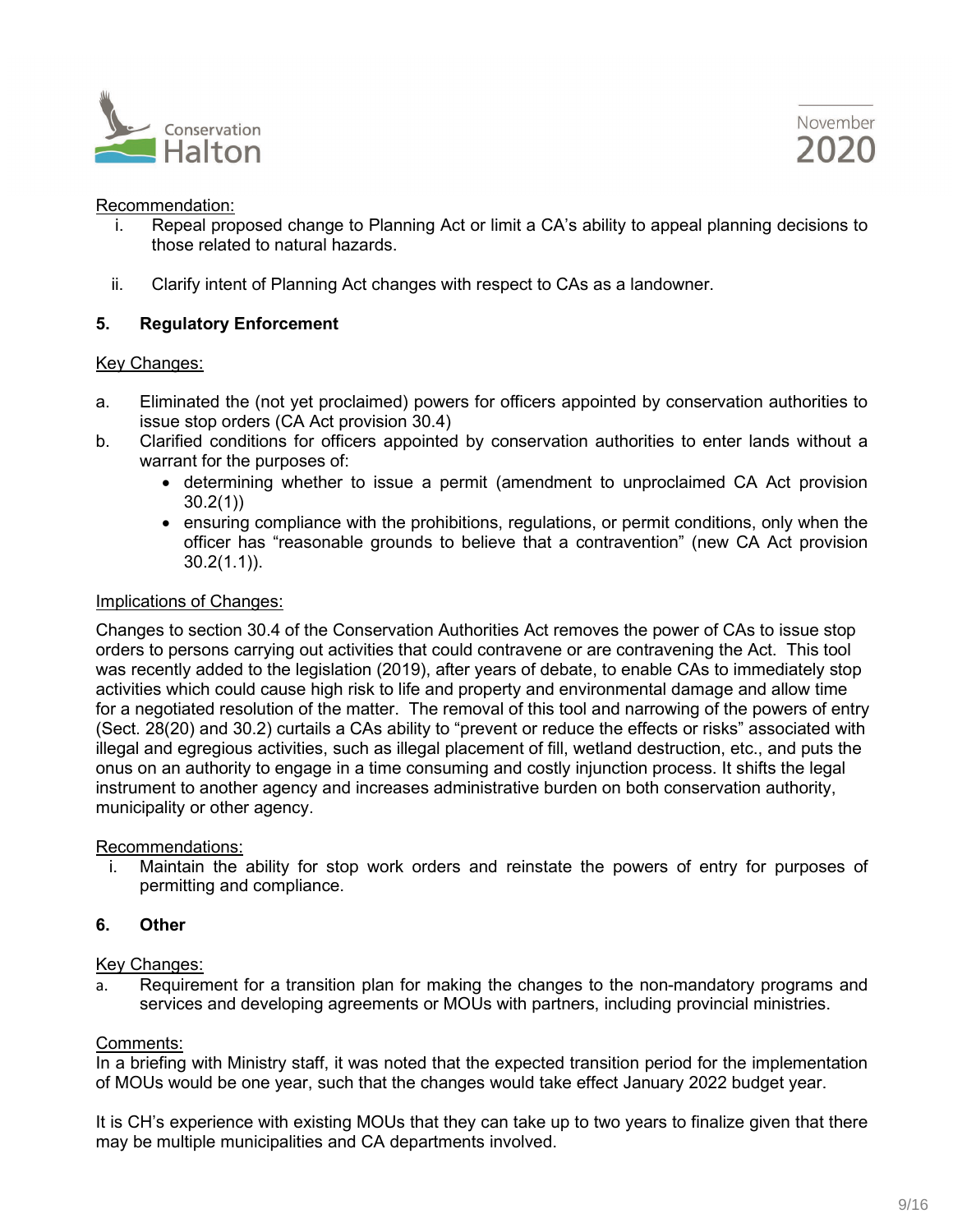



Given that the CH budget is typically completed by May of the previous year to meet Region of Halton timelines, this leaves a limited window to:

- change our budget model;
- inventory all programs and determine apportionment and benefits to individual municipalities
- assess all programs and services against the regulations
- enter discussions with all our municipalities (up to 11);
- draft budgets for the selected programs and services
- substantially complete negotiations.

This transition period is unreasonable, as municipalities are unlikely to meet this timeframe given continued COVID-19 restrictions, workloads, and that this may not be their implementation priority. Depending on the municipality and the type of agreements they may also require Council approval.

#### Recommendation:

i. That the transition be effective no earlier than for fiscal year 2023 (January).

**Appendix 2** provides a letter of comments to the Premier as well as Ministers of Environment Conservation and Parks, Natural Resources and Forestry, Municipal Affairs and Housing and Finance. Upon approval by the board it is our intent to submit it to the name's parties for their consideration. It will also be provided to watershed MPPs, MPs, municipalities and other public sector stakeholders.

#### **COMMUNICATIONS PLAN:**

CH has prepared a press release on some of the more troubling aspects of the proposed changes to the Act. We will be communicating the implications of these changes to municipal members, the public and other partners.

We will be distributing key messages on various social media platforms.

#### **FINANCIAL IMPLICATIONS:**

The changes outlined in the act have the potential to fundamentally change the CA budget as well as limit revenue recovery from planning and permitting activities. Without the regulations we are unable to assess the full impact.

Signed & respectfully submitted:

ruceen -

Hassaan Basit President & CEO/ Secretary-Treasurer

**FOR QUESTIONS ON CONTENT:** Hassaan Basit, [hbasit@hrca.on.ca,](mailto:hbasit@hrca.on.ca) 905 338 1158 x 2270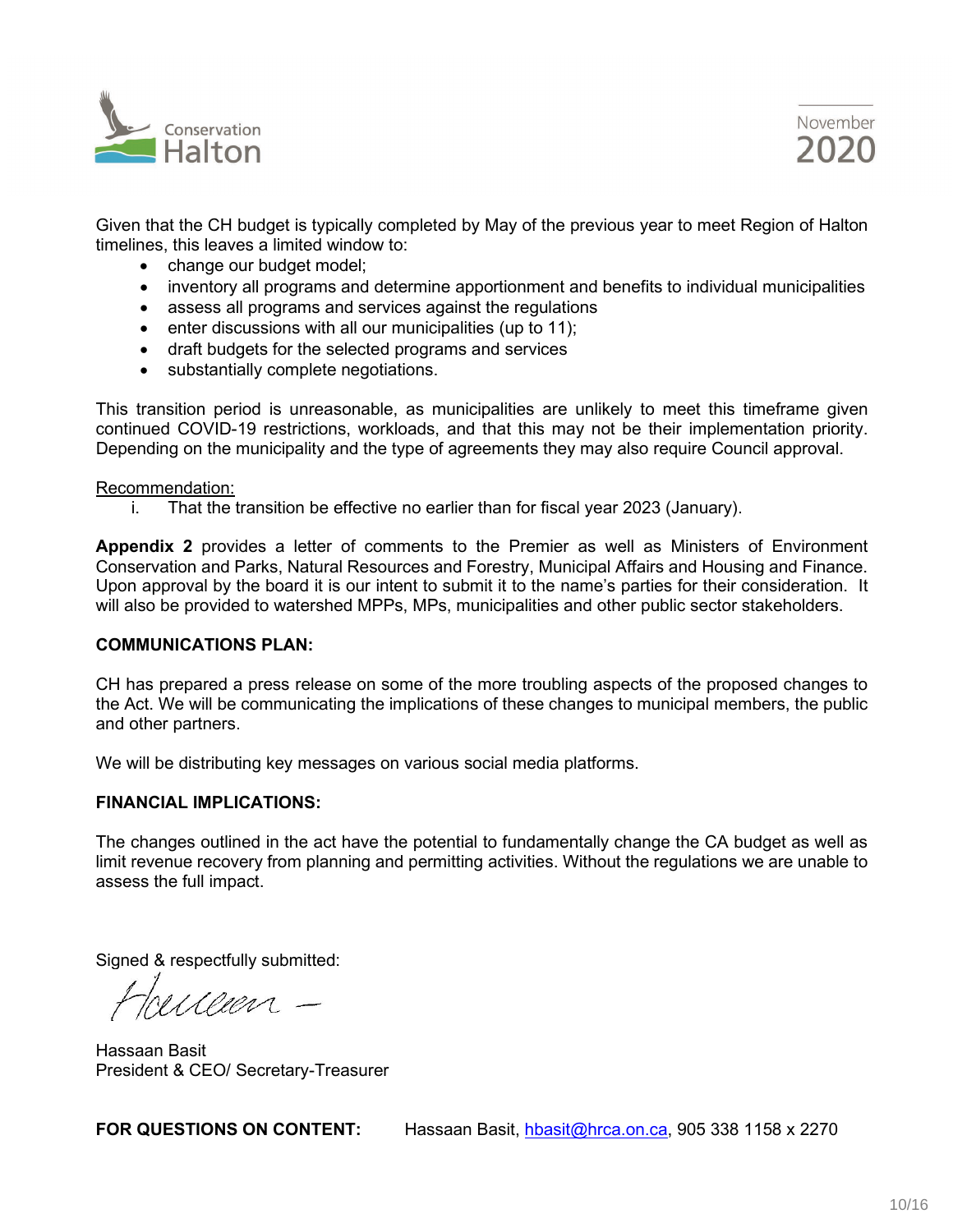



# **Appendix 1**

# **Conservation Ontario's Summary of Proposed Amendments to the** *Conservation Authorities Act* **&** *Planning Act* **through Bill 229 and Implications**

| <b>Description of Proposed Amendments</b>                                                                                                                                                                                                                                                                                                                                                                                                                                                                                                                                                                                                                           | Implications to Conservation Authorities                                                                                                                                                                                                                                                                                                                                                                                                                                                                                                                                                                                                                                                                                                                                                                                                                                                                                                                                                                                                                                                                                                                                                                                                                                                                                                                        |
|---------------------------------------------------------------------------------------------------------------------------------------------------------------------------------------------------------------------------------------------------------------------------------------------------------------------------------------------------------------------------------------------------------------------------------------------------------------------------------------------------------------------------------------------------------------------------------------------------------------------------------------------------------------------|-----------------------------------------------------------------------------------------------------------------------------------------------------------------------------------------------------------------------------------------------------------------------------------------------------------------------------------------------------------------------------------------------------------------------------------------------------------------------------------------------------------------------------------------------------------------------------------------------------------------------------------------------------------------------------------------------------------------------------------------------------------------------------------------------------------------------------------------------------------------------------------------------------------------------------------------------------------------------------------------------------------------------------------------------------------------------------------------------------------------------------------------------------------------------------------------------------------------------------------------------------------------------------------------------------------------------------------------------------------------|
| Existing aboriginal or treaty rights<br>Section 1 is amended to include a non-<br>abrogation clause with respect to aboriginal<br>and treaty rights.                                                                                                                                                                                                                                                                                                                                                                                                                                                                                                                | No concern.                                                                                                                                                                                                                                                                                                                                                                                                                                                                                                                                                                                                                                                                                                                                                                                                                                                                                                                                                                                                                                                                                                                                                                                                                                                                                                                                                     |
| Members of authority<br>Section 14 is amended to ensure that the<br>members of a conservation authority that are<br>appointed by participating municipalities are<br>municipal councillors. The Minister is given<br>the authority to appoint an additional member<br>to a conservation authority to represent the<br>agricultural sector. The powers to define in<br>regulation the composition, appointment or<br>minimum qualifications for a member of the<br>Board have been repealed. The duties of a<br>member are amended, every member is to<br>act honestly and in good faith and shall<br>generally act on behalf of their respective<br>municipalities. | There may be a municipal concern. Municipalities<br>will no longer be able to appoint a member of the<br>public to the Board and the specification of<br>'municipal councillor' rather than "municipally<br>elected official" may exclude Mayors.<br>There may be a municipal concern. Should the<br>Minister choose to appoint a member to represent<br>the agricultural sector it is assumed that<br>candidates would apply through the Public<br>Appointments Secretariat. It is also assumed that<br>these appointments would have the same voting<br>privileges as all members and would be entitled to<br>receive per diems and to be appointed as the chair<br>or vice-chair.<br>There may be a municipal concern. There is no<br>opportunity to manage these legislative<br>amendments through the regulations process as<br>Bill 229 has removed the ability to prescribe by<br>regulation, the composition, appointment, or<br>qualifications of members of CAs.<br>Significant concern. The amendment that would<br>require members to act on behalf of their<br>respective municipalities contradicts the fiduciary<br>duty of a Board Member to represent the best<br>interests of the corporation they are overseeing. It<br>puts an individual municipal interest above the<br>broader watershed interests further to the purpose<br>of the Act. |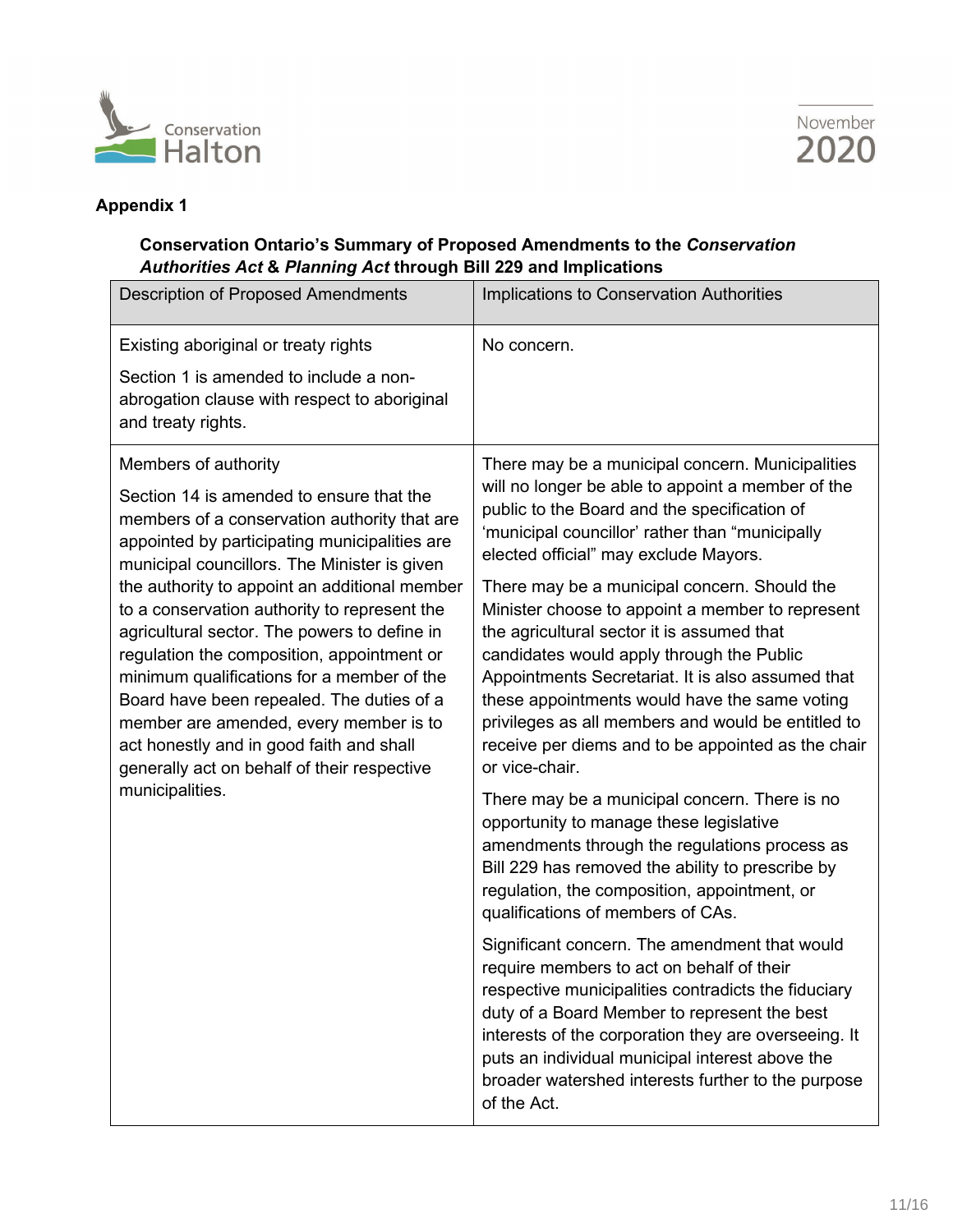



| <b>Description of Proposed Amendments</b>                                                                                                                                                                                                                                                           | Implications to Conservation Authorities                                                                                                                                                                                                                                                                                                                                                                                                                                                                                                                                                                               |
|-----------------------------------------------------------------------------------------------------------------------------------------------------------------------------------------------------------------------------------------------------------------------------------------------------|------------------------------------------------------------------------------------------------------------------------------------------------------------------------------------------------------------------------------------------------------------------------------------------------------------------------------------------------------------------------------------------------------------------------------------------------------------------------------------------------------------------------------------------------------------------------------------------------------------------------|
| Meetings of authorities<br>Section 15 is amended to require that<br>meeting agendas be available to the public<br>before a meeting takes place and that<br>minutes of meetings be available to the public<br>within 30 days after a meeting. They are to<br>be made available to the public online. | No concern. CA Administrative By-Laws were<br>completed by the December 2018 legislated<br>deadline and, as a best practice, should already<br>address making key documents publicly available;<br>including meeting agendas and meeting minutes.                                                                                                                                                                                                                                                                                                                                                                      |
| Chair/vice-chair<br>Section 17 is amended to clarify that the term<br>of appointment for a chair or vice-chair is one<br>year and they cannot serve for more than two<br>consecutive terms.                                                                                                         | There may be a municipal concern. Municipal<br>Councillor interest and availability regarding this<br>requirement is to be determined.                                                                                                                                                                                                                                                                                                                                                                                                                                                                                 |
| Objects<br>Section 20 objects of a conservation authority<br>are to provide the mandatory, municipal or<br>other programs and services required or<br>permitted under the Act and regulations.                                                                                                      | No concern. Previously the objects of an authority<br>were to undertake programs and services<br>designed to further the conservation, restoration,<br>development and management of natural<br>resources. This is still reflected in the Purpose of<br>the Act. The objects now reference the mandatory<br>and non-mandatory programs and services to be<br>delivered. The "other programs and services"<br>clause indicates that "an authority may provide<br>within its area of jurisdiction such other programs<br>and services as the authority determines are<br>advisable to further the purposes of this Act". |
| Powers of authorities<br>Section 21 amendments to the powers of an<br>Authority including altering the power to enter<br>onto land without the permission of the owner<br>and removing the power to expropriate land.                                                                               | No concern                                                                                                                                                                                                                                                                                                                                                                                                                                                                                                                                                                                                             |
| <b>Programs and Services</b><br>Section 21.1 requires an authority to provide<br>mandatory programs and services that are<br>prescribed by regulation and meet the<br>requirements set out in that section. Section                                                                                 | Significant concern. The basic framework of<br>mandatory, municipal and other program and<br>services has not changed from the previously<br>adopted but not yet proclaimed amendments to the<br>legislation. What has now changed is that<br>municipal programs and services and other                                                                                                                                                                                                                                                                                                                                |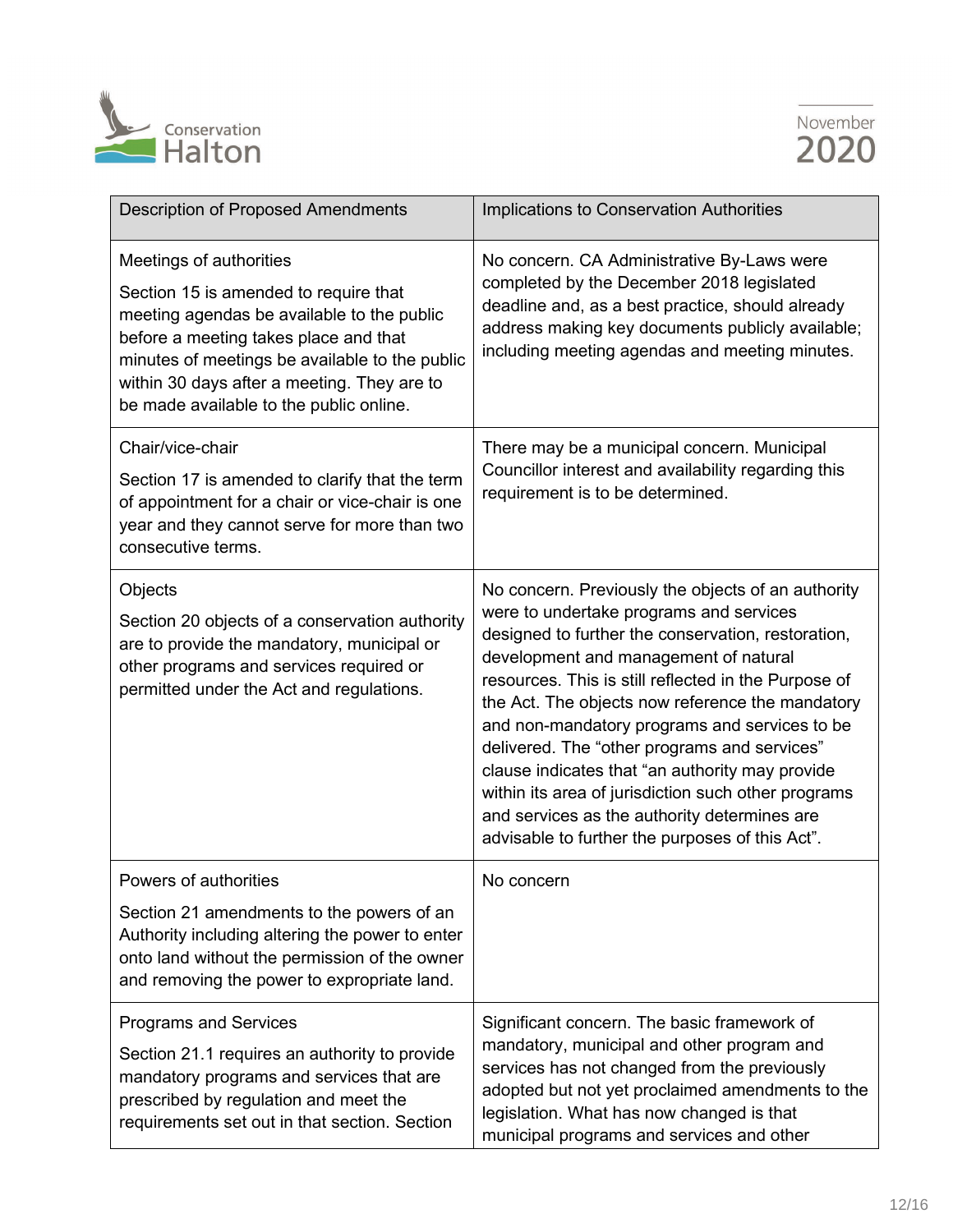



| <b>Description of Proposed Amendments</b>                                                                                                                                                                                                                                                                                                                                                                                                                                                                                                                                                                                                                                                           | Implications to Conservation Authorities                                                                                                                                                                                                                                                                                                                                                                                                                                                                                                                                                                                                                                                                                                                                                                                                                  |
|-----------------------------------------------------------------------------------------------------------------------------------------------------------------------------------------------------------------------------------------------------------------------------------------------------------------------------------------------------------------------------------------------------------------------------------------------------------------------------------------------------------------------------------------------------------------------------------------------------------------------------------------------------------------------------------------------------|-----------------------------------------------------------------------------------------------------------------------------------------------------------------------------------------------------------------------------------------------------------------------------------------------------------------------------------------------------------------------------------------------------------------------------------------------------------------------------------------------------------------------------------------------------------------------------------------------------------------------------------------------------------------------------------------------------------------------------------------------------------------------------------------------------------------------------------------------------------|
| 21.1.1 allows authorities to enter into<br>agreements with participating municipalities<br>to provide programs and services on behalf<br>of the municipalities, subject to the<br>regulations. Section 21.1.2 would allow<br>authorities to provide such other programs<br>and services as it determines are advisable<br>to further the purposes of the Act, subject to<br>the regulations.                                                                                                                                                                                                                                                                                                        | programs and services are subject to such<br>standards and requirements as may be prescribed<br>by regulation. Potentially the regulations could<br>restrict what the Authority is able to do for its<br>member municipalities or to further the purpose of<br>the Act.                                                                                                                                                                                                                                                                                                                                                                                                                                                                                                                                                                                   |
| Agreements for 'other programs and services'<br>An authority is required to enter into<br>agreements with the participating<br>municipalities in its jurisdiction if any<br>municipal funding is needed to recover costs<br>for the programs or services provided under<br>section 21.1.2 (i.e. other program and<br>services). A transition plan shall be<br>developed by an authority to prepare for<br>entering into agreements relating to the<br>recovery of costs. *All programs and services<br>must be provided in accordance with any<br>prescribed standards and requirements. *<br>NOTE-this new addition is addressed as a<br>significant concern under Programs and<br>Services above. | Potential concern. This appears to be a<br>continuation of an amendment previously adopted<br>but not yet proclaimed. MECP staff indicate that<br>the current expectation is that the plan in the roll-<br>out of consultations on regulations is that the<br>Mandatory programs and services regulation is to<br>be posted in the next few weeks. It is noted that<br>this will set the framework for what is then non-<br>mandatory and requiring agreements and<br>transition periods. MECP staff further indicated<br>"changes would be implemented in the CA 2022<br>budgets" which is interpreted to mean that the<br>Transition period is proposed to end December<br>2021. Subject to the availability of the prescribed<br>regulations this date is anticipated to be<br>challenging for coordination with CA and municipal<br>budget processes. |
| Fees for programs and services<br>Section 21.2 of the Act allows a person who<br>is charged a fee for a program or service<br>provided by an authority to apply to the<br>authority to reconsider the fee. Section 21.2<br>is amended to require the authority to make a<br>decision upon reconsideration of a fee within<br>30 days. Further, the amendments allow a<br>person to appeal the decision to the Local<br>Planning Appeal Tribunal or to bring the                                                                                                                                                                                                                                     | Some concern. Multiple appeals of fees have the<br>potential to undermine CA Board direction with<br>regard to cost recovery and to divert both financial<br>and staff resources away from the primary work of<br>the conservation authority.                                                                                                                                                                                                                                                                                                                                                                                                                                                                                                                                                                                                             |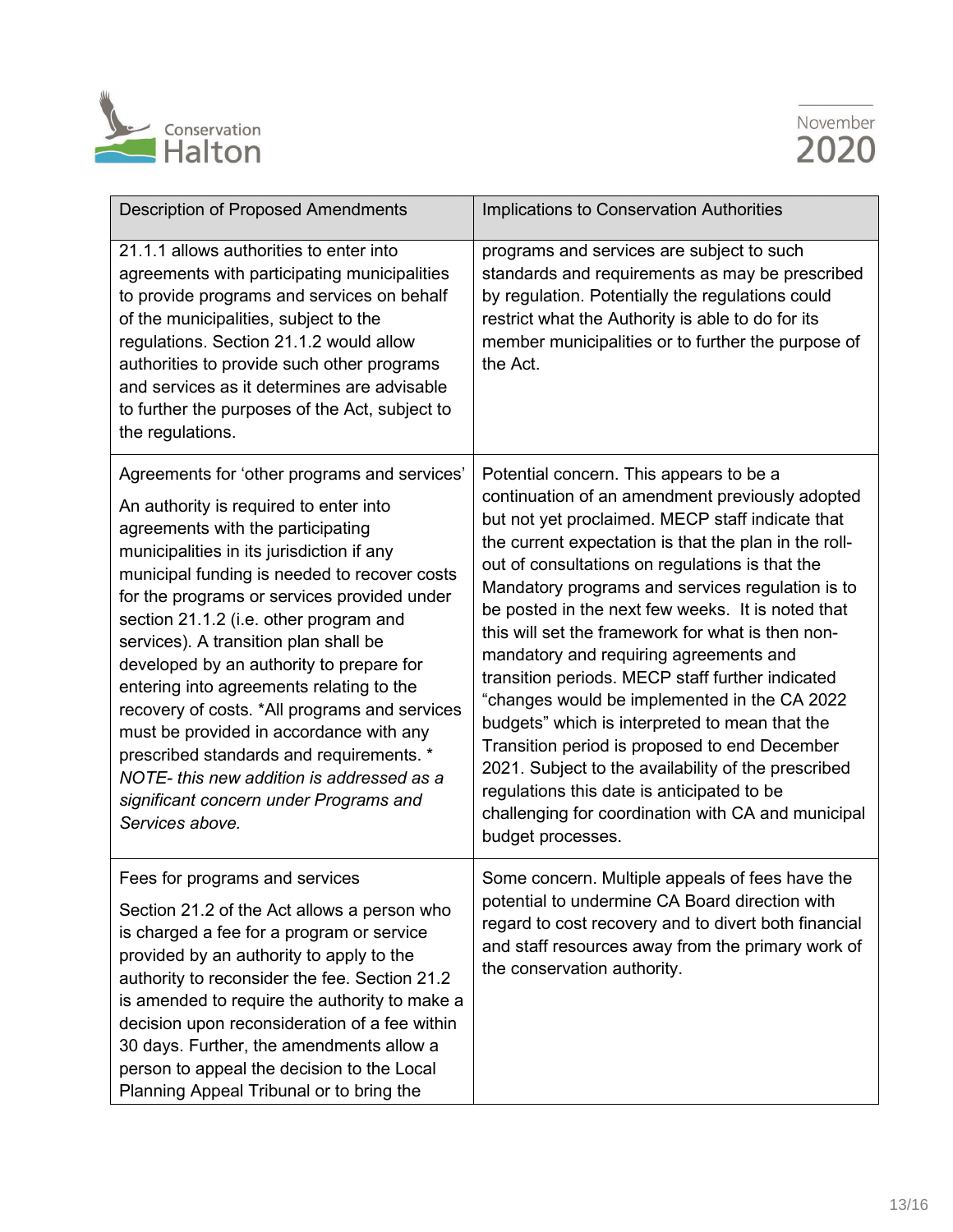



| <b>Description of Proposed Amendments</b>                                                                                                                                                                                                                                                                                                                                                                                                                                                                                                                                                                                                                                                                                                                                                                                                                                                             | Implications to Conservation Authorities                                                                                                                                                                                                                                                                                                                                                                                                                                                                                                                                                                                                                                                                                    |
|-------------------------------------------------------------------------------------------------------------------------------------------------------------------------------------------------------------------------------------------------------------------------------------------------------------------------------------------------------------------------------------------------------------------------------------------------------------------------------------------------------------------------------------------------------------------------------------------------------------------------------------------------------------------------------------------------------------------------------------------------------------------------------------------------------------------------------------------------------------------------------------------------------|-----------------------------------------------------------------------------------------------------------------------------------------------------------------------------------------------------------------------------------------------------------------------------------------------------------------------------------------------------------------------------------------------------------------------------------------------------------------------------------------------------------------------------------------------------------------------------------------------------------------------------------------------------------------------------------------------------------------------------|
| matter directly to the Tribunal if the authority<br>fails to render a decision within 30 days.                                                                                                                                                                                                                                                                                                                                                                                                                                                                                                                                                                                                                                                                                                                                                                                                        |                                                                                                                                                                                                                                                                                                                                                                                                                                                                                                                                                                                                                                                                                                                             |
| Provincial oversight<br>New sections 23.2 and 23.3 of the Act would<br>allow the Minister to take certain actions after<br>reviewing a report on an investigation into an<br>authority's operations. The Minister may<br>order the authority to do anything to prevent<br>or remedy non-compliance with the Act. The<br>Minister may also recommend that the<br>Lieutenant Governor in Council appoint an<br>administrator to take over the control and<br>operations of the authority.                                                                                                                                                                                                                                                                                                                                                                                                               | No concern. This appears to be an expansion of<br>powers previously provided to the Minister.                                                                                                                                                                                                                                                                                                                                                                                                                                                                                                                                                                                                                               |
| <b>Ministerial Review of Permit Decisions</b><br>Subsection 28.1 (8) of the Act currently<br>allows a person who applied to a<br>conservation authority for a permit under<br>subsection 28.1 (1) to appeal that decision to<br>the Minister if the authority has refused the<br>permit or issued it subject to conditions.<br>Subsection 28.1 (8) is repealed and replaced<br>with provisions that allow the applicant to<br>choose to seek a review of the authority's<br>decision by the Minister or, if the Minister<br>does not conduct such a review, to appeal<br>the decision to the Local Planning Appeal<br>Tribunal within 90 days after the decision is<br>made. Furthermore, if the authority fails to<br>make a decision with respect to an<br>application within 120 days after the<br>application is submitted, the applicant may<br>appeal the application directly to the Tribunal. | Significant concern. These amendments provide<br>two pathways for an applicant to appeal a decision<br>of an Authority to deny a permit or the conditions<br>on a permit. One is to ask the Minister to review<br>the decision; the other is to appeal directly to the<br>Local Planning Appeal Tribunal. Appeals brought<br>through these processes will create additional<br>workload for the Authority and increase the amount<br>of time that a permit appeal process takes.<br>New guidelines will need to be created to support<br>the Minister and the LPAT in their decision-making<br>processes. There is no reference to a complete<br>application being submitted prior to the 120 day<br>"clock" being started. |
| Minister's Order Re. S. 28 Permit<br>New section 28.1.1 of the Act allows the<br>Minister to order a conservation authority not<br>to issue a permit to engage in an activity that,                                                                                                                                                                                                                                                                                                                                                                                                                                                                                                                                                                                                                                                                                                                   | Significant concern. These powers appear to be<br>similar to a Minister Zoning Order provided for<br>under the Planning Act. Should the Minister decide<br>to use these powers it is appears that the CA may                                                                                                                                                                                                                                                                                                                                                                                                                                                                                                                |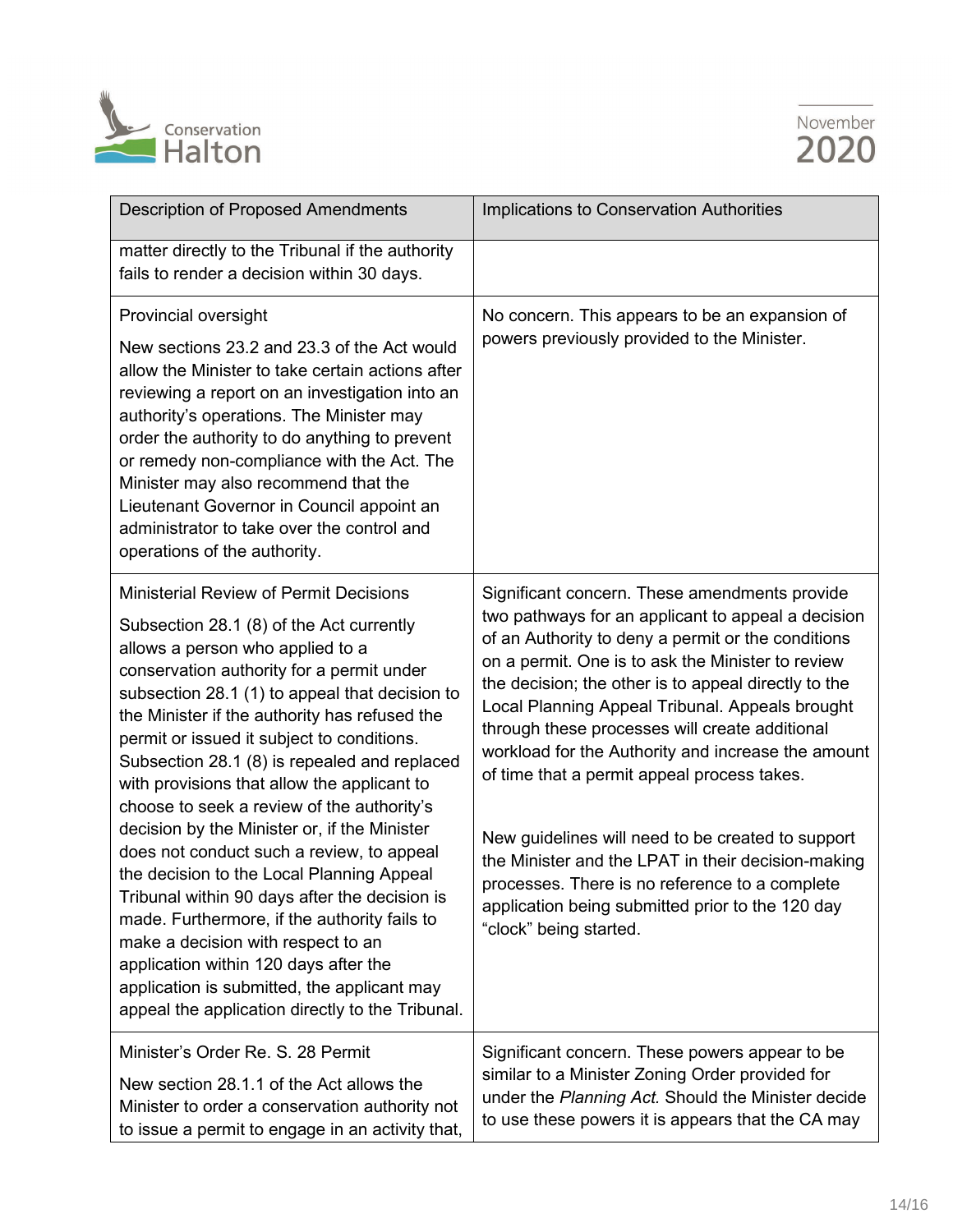



| <b>Description of Proposed Amendments</b>                                                                                                                                                                                                                                               | Implications to Conservation Authorities                                                                                                                                                                                                                                                                                                                                                                                                                                                                                                                                                                      |
|-----------------------------------------------------------------------------------------------------------------------------------------------------------------------------------------------------------------------------------------------------------------------------------------|---------------------------------------------------------------------------------------------------------------------------------------------------------------------------------------------------------------------------------------------------------------------------------------------------------------------------------------------------------------------------------------------------------------------------------------------------------------------------------------------------------------------------------------------------------------------------------------------------------------|
| without the permit, would be prohibited under<br>section 28 of the Act. After making such an<br>order the Minister may issue the permit<br>instead of the conservation authority.                                                                                                       | be required to ensure compliance with the<br>Minister's permit.                                                                                                                                                                                                                                                                                                                                                                                                                                                                                                                                               |
| <b>Cancellation of Permits</b><br>Section 28.3 of the Act is amended to allow a<br>decision of a conservation authority to cancel<br>a permit or to make another decision under<br>subsection 28.3 (5) to be appealed by the<br>permit holder to the Local Planning Appeal<br>Tribunal. | Some concern. Some conservation authorities use<br>the cancellation of a permit as part of their<br>compliance approach; the ability to appeal to the<br>LPAT will add 90 days to the process prior to a<br>LPAT hearing taking place. Renders the tool<br>ineffective if the permit holder decides to appeal.                                                                                                                                                                                                                                                                                                |
| <b>Entry Without Warrant, Permit Application</b><br>Subsection 30.2 (permit application) of the<br>Act sets out circumstances in which an officer<br>may enter land within the area of jurisdictions<br>of an authority. Those circumstances are<br>revised.                            | Some concern. The changes are to amendments<br>previously adopted but not proclaimed. For<br>considering a permit application, the officer is now<br>required to give reasonable notice to the owner<br>and to the occupier of the property, which may<br>result in increased administrative burden for the<br>CA. It also appears to remove the ability to bring<br>experts onto the site.                                                                                                                                                                                                                   |
| Entry Without Warrant, Compliance<br>Subsection 30.2 (compliance) of the Act sets<br>out circumstances in which an officer may<br>enter land within the area of jurisdictions of<br>an authority. Those circumstances are<br>revised.                                                   | Significant/Some concern. The revisions<br>essentially undo any enhanced powers of entry<br>found within the yet to be proclaimed enforcement<br>and offences section of the Act. The result is that<br>CAs essentially maintain their existing powers of<br>entry, which are quite limited. Conservation<br>authorities will likely have to rely on search<br>warrants to gain entry to a property where<br>compliance is a concern. Reasonable grounds for<br>obtaining a search warrant cannot be obtained<br>where the activity cannot be viewed without entry<br>onto the property (i.e. from the road). |
| Stop (work) Order<br>Section 30.4 of the Act is repealed. That<br>section, which has not yet been proclaimed<br>and which would have given officers the<br>power to issue stop orders to persons                                                                                        | Significant concern. This is an important<br>enforcement tool that conservation authorities<br>have been requesting for years. Without this tool,<br>conservation authorities must obtain an injunction                                                                                                                                                                                                                                                                                                                                                                                                       |